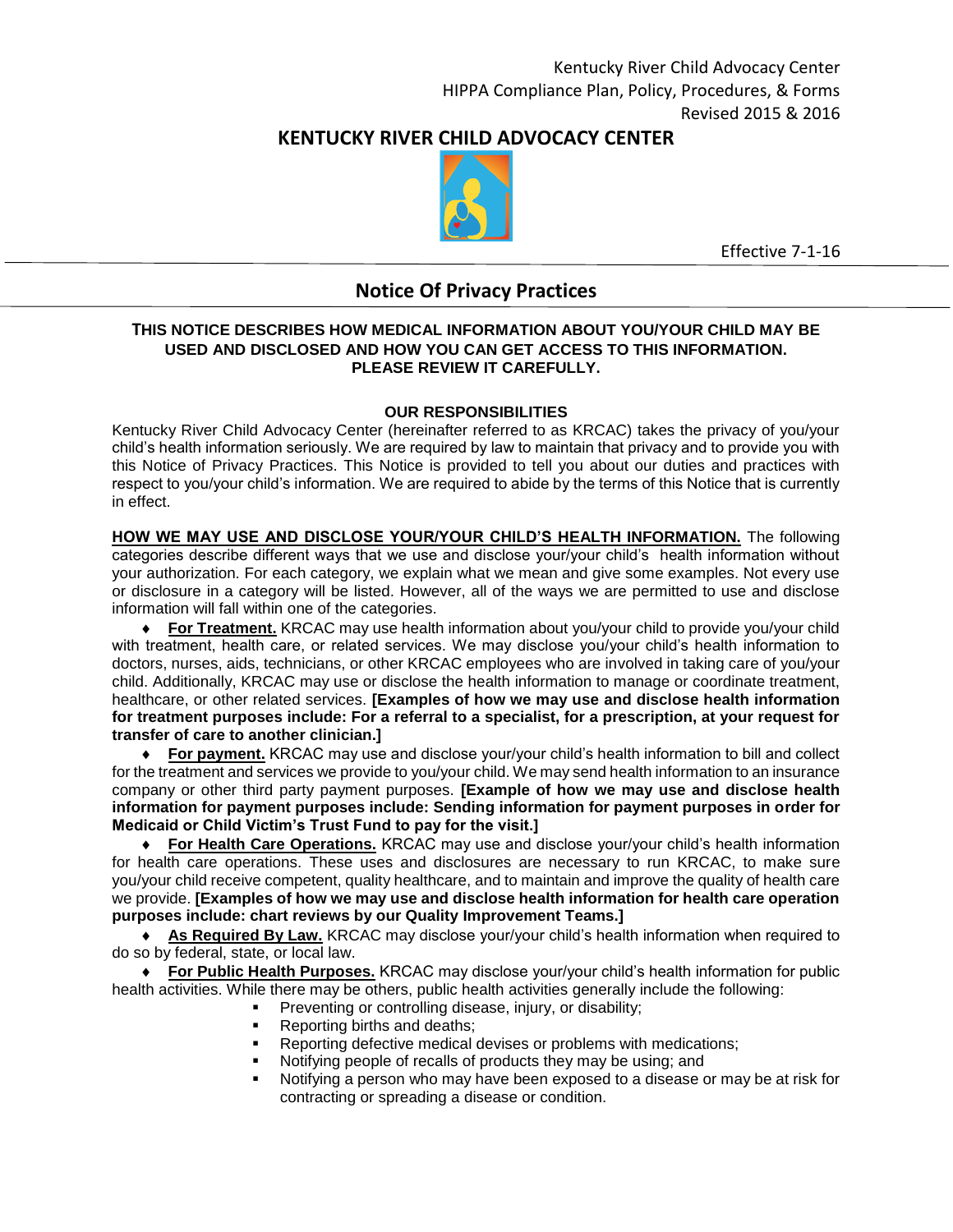# Kentucky River Child Advocacy Center HIPPA Compliance Plan, Policy, Procedures, & Forms Revised 2015 & 2016

 **About Victims of Abuse.** KRCAC may disclose your/your child's health information when required to notify the appropriate government authority if we believe you/your child have been the victim of abuse, neglect, or domestic violence. We will only make this disclosure if you agree or are authorized by law.

 **Health Oversight Activities.** KRCAC may disclose your/your child's health information to a health oversight agency for activities authorized by law. These oversight activities might include audits, investigations, inspections, and licensure. The activities are necessary for the government to monitor the health care system, government benefit programs, and compliance with civil rights laws.

 **Judicial Purposes.** KRCAC may disclose your/your child's health information in response to a court or administrative order.

 **Law Enforcement.** KRCAC may disclose your/your child's health information if asked to do so by a law enforcement official if such disclosure is:

- Required by law;
- In response to a court order, subpoena, warrant, summons or similar process;
- To identify or locate a suspect, fugitive, material witness, or missing person;
- About a victim of a crime if, under certain limited circumstances, we are unable to obtain the person's agreement;
- About a death we believe may be the result of criminal conduct:
- About criminal conduct at the Covered Entity; or
- In emergency circumstances to report a crime, the location of the crime or victims, or the identity, description, or location of the person who committed the crime.

 **Research.** Under certain circumstances, KRCAC may disclose your/your child's health information for research purposes. **[Examples of how we may use and disclose health information for research purposes include: research projects that may involve comparing the health and recovery of all individuals who received one medication to those who received another. All research projects, however, are subject to a special approval process. This process includes evaluating a proposed research project and its use of health information, trying to balance the research needs with your need for privacy of your/your child's health information. Before we use or disclose health information for research, the project will have been approved through this research approval process. Additionally, when it is necessary for research purposes and so long as the health information does not leave KRCAC, we may disclose your/your child's health information to researchers preparing to conduct a research project, for example, to help the researchers look for individuals with specific health needs. Lastly, if certain criteria are met, KRCAC may disclose your/your child's health information to researchers after your/your child's death when it is necessary for research purposes.]**

 **To Avert a Serious Threat to Health or Safety.** KRCAC may disclose your/your child's health information when KRCAC believes it is absolutely necessary to prevent a serious threat to you/your child's health and safety or the health and safety of the public or another person. Any disclosure, however, would only be to someone able to prevent or lesson the threat or to law enforcement authorities in particular circumstances.

 **Military and Veterans.** If you/your child are a member of the armed forces, we may release your health information as required by military command authorities, We may also release health information about foreign military personnel to the appropriate foreign military authority.

 **National Security and Intelligence Activities.** KRCAC may disclose your/your child's health information to authorized federal officials for lawful intelligence, counterintelligence and other national security activities authorized by law.

 **Protective Services for the President and Others.** KRCAC may disclose your/your child's health information to authorized federal officials so they may provide protection to the President, other authorized persons, or foreign heads of state, or for the conduct of special investigations.

 **Custodial Situations.** If a correctional institution or law enforcement authority makes certain representations, KRCAC may disclose your/your child's health information a correctional institution or law enforcement official.

 **Workers' Compensation.** KRCAC may disclose your/your child's health information as authorized by and to the extent necessary to comply with workers' compensation laws or laws relating to similar programs.

 **Treatment Alternatives, Appointment Reminders, and Health-Related Benefits.** KRCAC may use and disclose your/your child's health information to tell you about or recommend possible treatment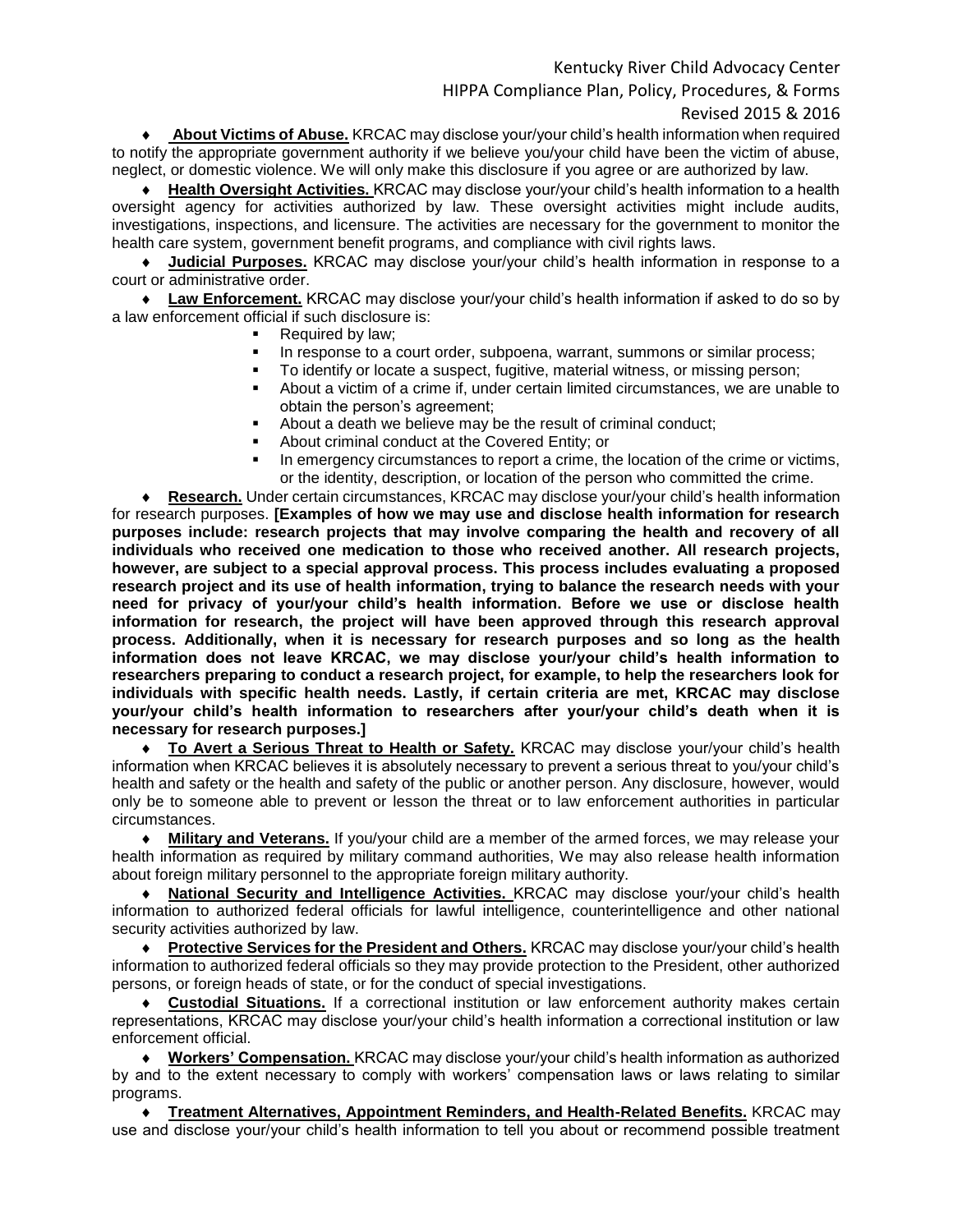# Kentucky River Child Advocacy Center HIPPA Compliance Plan, Policy, Procedures, & Forms Revised 2015 & 2016

alternatives or health-related benefits or services that may be of interest to you. Additionally, KRCAC may use and disclose your/your child's health information to provide appointment reminders. If you do not wish KRCAC to contact you about treatment alternatives, health-related benefits, or appointment reminders, you must notify in writing the person listed on the last page of this Notice and state which of those activities you wish to be excluded from.

 **Individuals Involved in Your/Your Child's Care or Payment for Your/Your Child's Care.** KRCAC may release your/your child's health information about you/your child to a family member, other relative, or any other person identifies by you who is involved in your/your child's health care. KRCAC may also give information to someone who helps pay for your/your child's care. KRCAC may also tell family, friends, personal representative, or other person responsible for your/your child's health care your/your child's health condition and that you/your child are a patient at KRCAC.

 **Communications Regarding KRCAC'S Programs or Products.** KRCAC may disclose your/your child's health information to make a communication to you/your child to describe a health-related product or service of KRCAC. In addition, KRCAC may disclose your/your child's health information to tell you/your child about products or services related to you/your child's treatment, case management, or care coordination, or alternative treatments, therapies, providers, or settings of care for you/your child/ We may occasionally tell you/your child about another company's products or services, but will use or disclose your/your child's health information for such communications only if they occur in person with you/your child. Occasionally, KRCAC may also disclose your/your child's health information to make communication with you in order to give you/your child a gift that is of minimal value, such as diapers or toothpaste.

#### **OTHER USES OF HEALTH INFORMATION**

Other uses and disclosures of health information not covered by this Notice or the laws that apply to us will be made only with your written authorization. If you provide authorization to use or disclose your/your child's health information, you may revoke that authorization, in writing, at any time. If you revoke your authorization, we will no longer use or disclose health information about you/your child for the reasons covered by your written authorizations. You understand that we are unable to take back any disclosures we have already made under the authorization, and that we are required to retain our records of the care that we provided to you/your child/

### **YOUR RIGHTS REGARDING YOUR HEALTH INFORMATION**

You have the following rights regarding health information we maintain about you:

 **Right to Request Restrictions.** You have the right to request a restriction or limitation on the health information we use or disclose about you/your child for treatment, payment, or health care operations. You also have the right to request a limit on the health information we disclose about you/your child to someone who is involved in your/your child's care or the payment for that care. **In most cases, we are not required to agree to your request.** If KRCAC does agree, we will comply with your request unless the information is needed to provide emergency treatment. To request restrictions, you must make your requests in writing to our Privacy Officer, Kentucky River Child Advocacy Center, Cedar Street, Hazard, KY 41701. In your request, you must tell us (1) what information you want to limit; (2) whether you want to limit our use, disclosure, or both; and (3) to whom you want the limits to apply.

 **Right to Request Confidential Communications.** Typically, we communicate with you regarding your/your child's health care either through your home phone or through the mail at your home address. You have the right to request that we communicate with you or your responsible party about your/your child's health care in an alternative way or at a certain location. To request confidential communications, you must make your request in writing to our Privacy Officer, Kentucky River Child Advocacy Center, 465 Cedar Street, Hazard, KY 41701. We will not ask you the reason for your request. We will accommodate all reasonable requests. Your request must specify how or where you wish to be contacted.

 **Right to Inspect and Copy.** You have the right to inspect and copy health information that may be used to make decisions about you/your child's care. To inspect and copy health information that may be used to make decisions about you/your child, you can submit your request in writing or orally to our Privacy Officer, Kentucky River Child Advocacy Center, 465 Cedar Street, Hazard, KY 41701. If you request a copy of the information, we may charge a fee for the costs of copying, mailing, or other supplies associated with your request.

 **Right to Amend.** You have the right to ask us to amend your/your child's health and/or billing information for as long as the information is kept at KRCAC. To request an amendment, your request must be made in writing and submitted to Privacy Officer, Kentucky River Child Advocacy Center, 465 Cedar